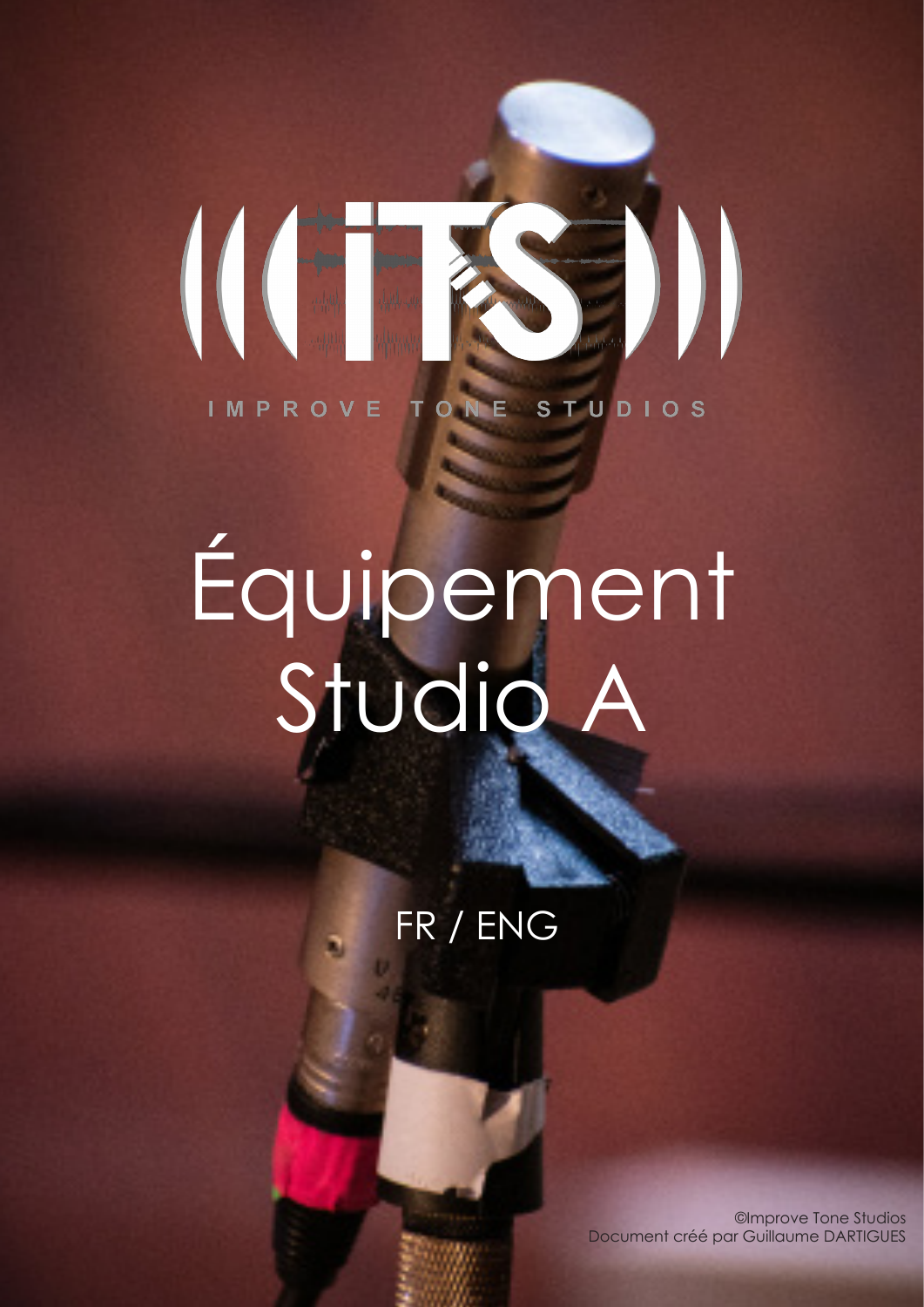# **LISTE DE MATÉRIELS -** *Material list*

#### **Table de mixage** *- Mixing desk*

- SSL 4000 E Preamp 24 Jensen EQ 12 Brown/12 Black 24 COMP/Gate/Exp 611
- SPL NEOS Mixer

#### **Convertisseurs / Horloges** *- Converters*

- Apogee Symphony 40 In/Out
- Mac PRO
- Projecteurs Cabine, ECRAN LG 105 LED Régie
- Protools HDX with Protools HD Ultimate
- UAD Apollo 8P
- Universal Audio 2192 2 In/Out

#### **Monitoring**

- APS Aeon / Adam S3A
- Adam F7 (**x3**) + Caisson Adam SUB 12
- Auratone
- Processing/Correction d'enceintes Symétrix 8in/out
- Yamaha NS 10

# **PÉRIPHÉRIQUES ANALOGIQUES** *- Analog devices*

#### **FX**

- The Culture Vulture
- Lexicon 200
- Lexicon 300 L
- Lexicon MX 200
- Reverb Sony Digital
- TC Flectronic M-one XL et D-TWO
- Yamaha Rev100

#### **Compresseurs / Limiteurs** *- Compressors*

- 1176 rev A **x2**
- 1176 rev F **x2**
- Also Dynax
- DBX 160 X
- DBX 160 XT
- Distressor **x2**
- GMI 8900
- SPL transient **x4**
- Tornade serie E stéréo (type ssl E)
- Tornade serie G stéréo (type ssl G)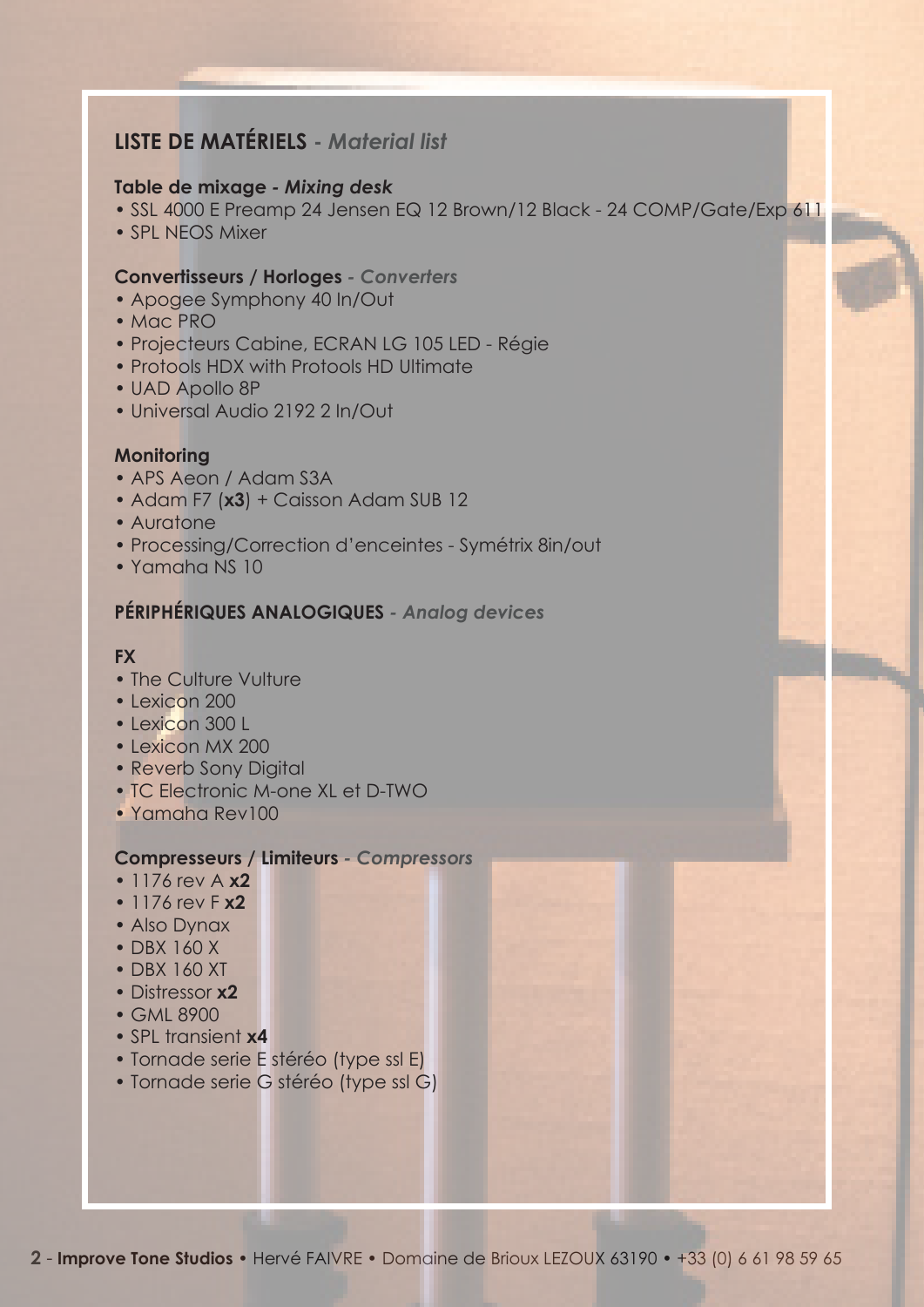#### **EQ**

- Api 550 b **x2**
- Krush audio clarifonic
- Mercury Audio **x2** (Pultec)
- Tornade W492 EQ
- VOG Voice Of God

#### **Preamps**

- API 3124+ **x4**
- Audient ASP 008
- Chandler TG2 **x2**
- Daking **x2**
- Neve 1073 +EQ **x6**
- Tube Tech MP1A **x2**
- Warm Audio **x4** (Type API 312)

#### **DI**

- BSS AR133 x4
- Little labs Di/Reamp
- Little labs Redcloud 8810U8ERS
- Radial di/Reamp x2
- Radial Ice-Cube x2
- Radial Mic Splitter JS2
- Radial Mic Splitter Pro M2
- Radial StageBug

#### **Retours musiciens** *- Musician feedbacks (audio headsets)*

- Casque Beyerdynamic DT-990 Pro
- Casque Beyerdynamic DT 150 **x3**
- Casque Beyerdynamic DT 100 **x3**
- Casque Beyerdynamic DT 770 **x2**
- Casque Vic Firth
- Casque Sony 75-06
- Casque Sennheiser HD25
- Ear-monitor Shure SE-215
- Ear-monitor Shure 425
- Soundcraft 16 inputs system sur tablette tactile (jusqu à 10 Musiciens)

#### **Plugins / Software**

- Amplitude 3
- Autotune 8
- Celemodyne
- Eventide H3000/Ultraverb
- Flux Audio Analyzer
- Flux Audio Pure Analyzer
- Fab Filter L1 et Pro-Q3
- Izotope Restoration Pack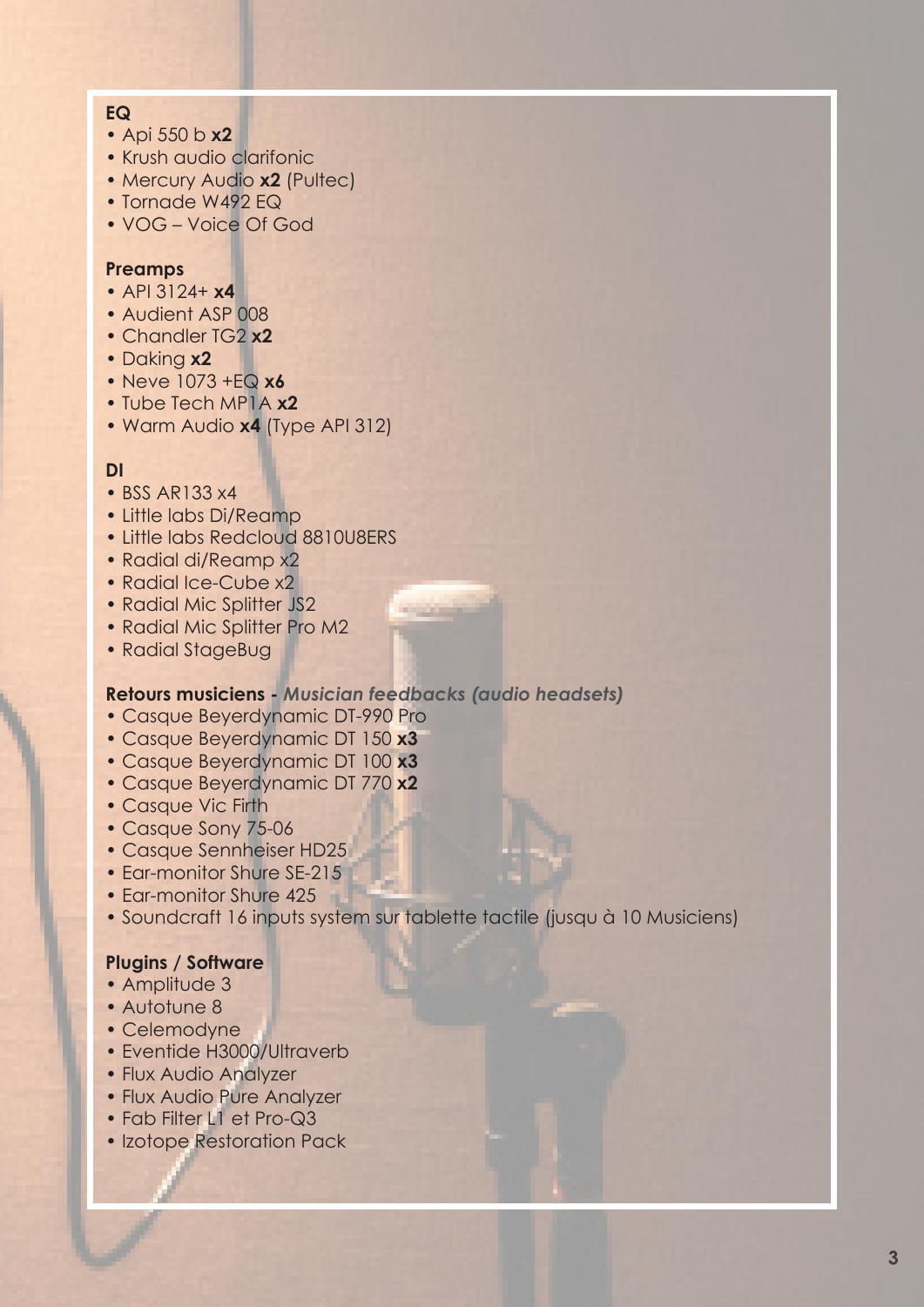- Massenburg EQ
- Neural DSP Forteen
- Slate Digital Trigger/ Vcc/Fg-x
- Sound Toys Pack
- UAD Quad Omni (nombreux plug-ins)
- Waves C6
- Waves CLA Pack + cla 76
- Waves CLA Mix Uhub
- Waves Gtr & Bass
- Waves Gold Pack RTAS
- Waves CLA 1176
- Waves Pack SSL 4000
- Waves Debreath
- Waves Api 2500
- Waves RS56
- Waves Vitamin
- Waves WLM
- Waves TG12345
- Waves Sibilance

# **Midi**

- Ableton Live
- Addictive Drums2
- Battery 4
- Native Instrument Ultimate 10
- Philharmonik
- Reaktor 5
- Sample Tank
- Sample Moog
- Sample Tron
- Sonik Synth

#### **Micros statiques -** *Static microphones*

- Blue Bottle Capsule B6/B7/B5
- AKG C451 VINTAGE **x3**
- AKG 414 XLS **(Paire)**
- AKG 414 EB Vintage **(Paire)**
- AUDIX ADX 51 **(Paire)**
- Beyerdynamic MM1 (Micro de mesure)
- Cascade Fat head **(Paire)**
- JZ Black Hole BH-2 **(Paire)**
- Neumann U87 Vintage
- Lauten Audio LA120 **(Paire)**
- Lauten Audio Oceanus LT 381 Tube **(Paire)**

**4** - **Improve Tone Studios** • Hervé FAIVRE • Domaine de Brioux LEZOUX 63190 • +33 (0) 6 61 98 59 65

- Lauten Audio Horizon LT 321 Tube **(Paire)**
- Sennheiser 912K
- Shure Beta 87 A
- Shure Beta 98 **x3**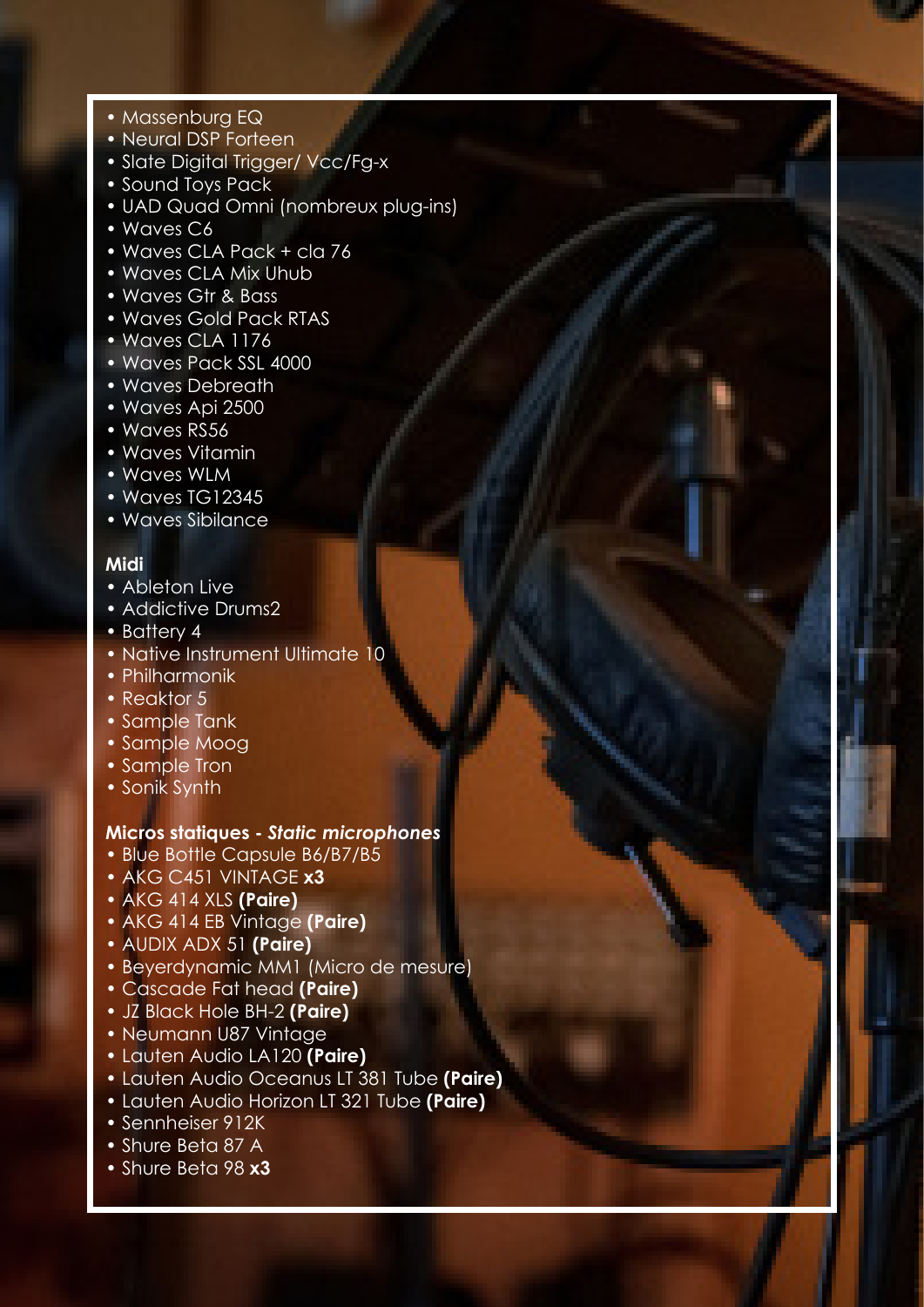#### **Rubans** *- Ribbon / tape microphones*

- Cascade X15 stereo microphone
- Cascade Fat Head x2
- Grundig GBM 125 (1959)
- Royer Labs R121 x2

# **Micro dynamiques** *- Dynamic microphones*

- AKG D12 VR
- AKG D112
- Beyerdynamic TG 201
- Beyerdynamic TG 88
- Electro Voice RE27 N/D
- Labor W. MD21
- Sennheiser MD 421 N Vintage **x3**
- Sennheiser MD 421UII *x3*
- Sennheiser 606
- Sennheiser 609 **x2**
- Sennheiser MD441x2 Vintage
- Shure Beta 52 A **x2**
- Shure SM57 **x7**
- Shure SM58 **x6**
- Shure SM7 B
- Yamaha Sub Kick
- American D4T (Army M-U/2) (1940)
- Astatic T3 pour harmonicas (1950)
- Astatic 10-D (1960)
- Beyerdynamic M69 (1970)
- Télé-microphone « Gudrun » Siemens Post-Telefon «FeTAp» (1972)

#### **MATÉRIEL À DISPOSITION** *- Equipment available*

#### **Amplificateurs** *- Amplifiers*

- EVH 5150
- BadCat Combo
- Twin Verb 1974
- Orange Thunderverb 200W
- Vox Night Train
- Marshall JCM 800
- Torpedo

#### **Baffles**

- Baffle 2/12 Celestion G12 fabriqué maison / home-made
- EVH 2/12
- Mesaboogie 4/12
- Marshall Bass serie 4/10
- Orange 4/12
- Vox 2/12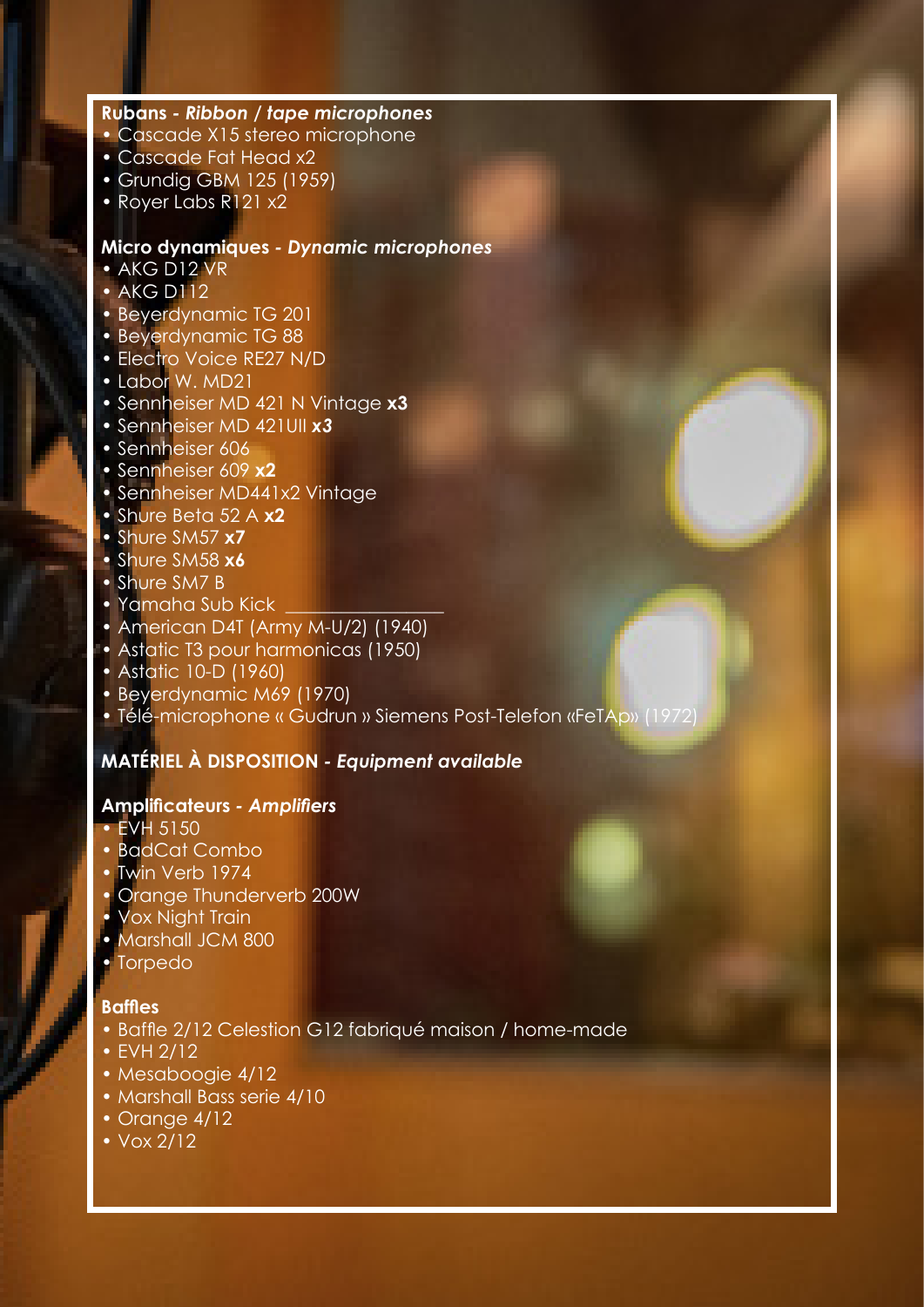#### **Amplificateurs Basse** *- Bass amplifiers*

- Ampeg SVT 2 1989
- Baffle Ampeg 4/12
- Marshall transistor
- Sub Trace elliot

#### **Guitares électriques** *- Electric guitars*

- Leduc
- The Wild Falcon Deluxe Cherry (lutherie)
- The Wild Black Shovel Deluxe (lutherie)

#### **Guitares Folk** *- Folk guitars*

- Avantage
- Epiphone

#### **Basses** *- Bass guitars*

- Fender Precision
- Fender

#### **Batteries** *- Drums*

- Mapex Black Panther Veltone 10''/12''/14''/16''/22''
- Yamaha Stage Custom 10''/12''/14''/16''/22''

#### **Accessoires batterie** *- Drum accessories*

Cymbales Zildjian Avedis

- Crash 14''/16''/18'' + Charleyston 15'' + Ride 20''
- Charleyston Zultan 14''
- Cowbell TAMA
- Tambourine (charleyston)
- *Option* : Module Roland TM-2 **x2**

#### **Multi Effets** *- Multi-effects*

- Big Muff Electro Harmonix
- Compresseur Boss
- Compresseur Hyperluminal Darkglass
- Death by Audio Fuzz War
- Distortion OCD Fulltone
- ISP Decimator
- Strymon BlueSky / El Capistan
- Multi Effets Boss DE20
- Overdrive Boss 1980
- Phaser Boss 1980
- Polytune 3
- Proco Rat
- Radial Cab-Link
- Radial Switchbone V2